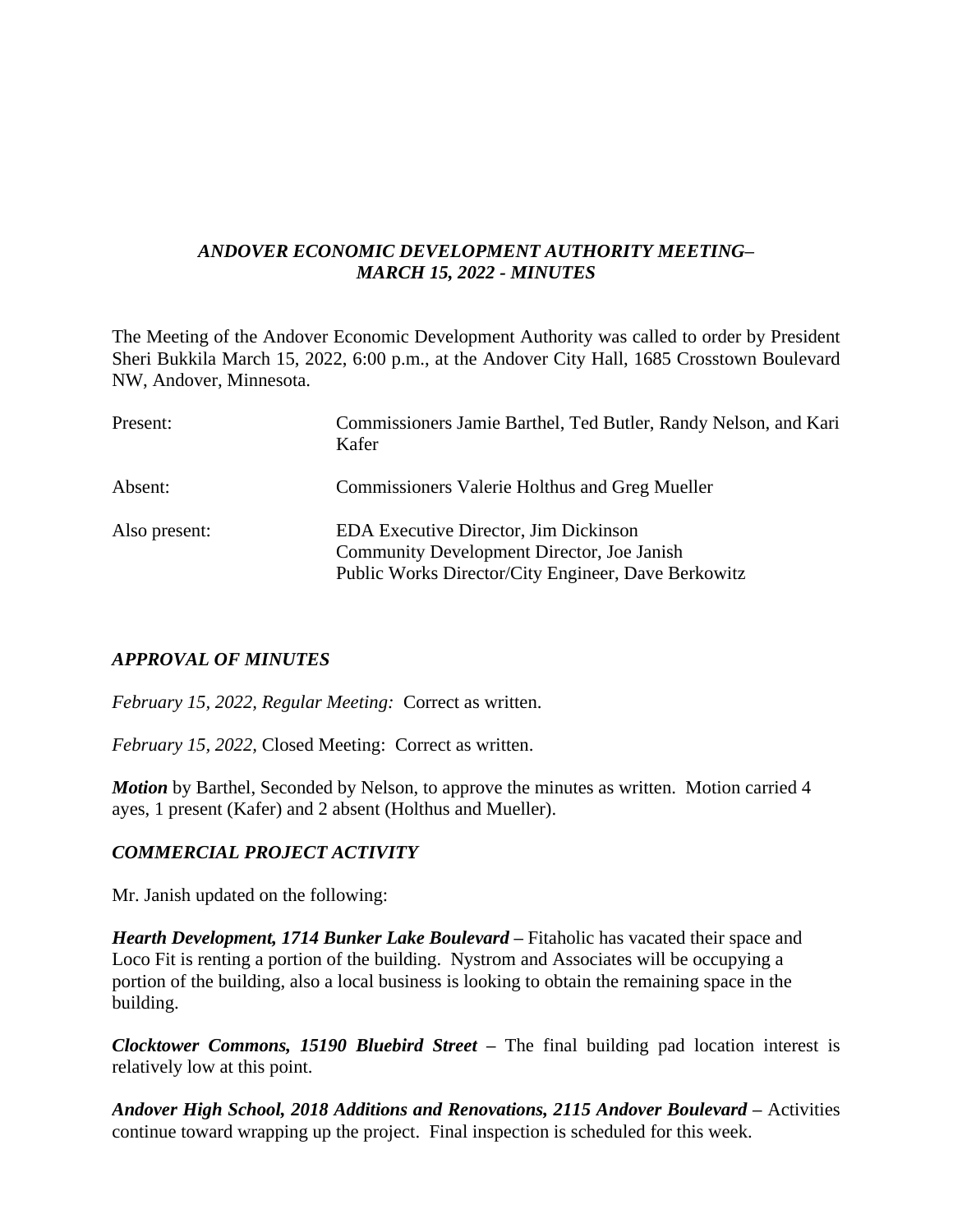*Interest in Hughes Industrial Park –* Interest in this area comes and goes. A 10-acre property east of the park has been on the market and City Council reviewed with the landowner desired roadway connections through the parcel at a past work session. The property has been purchased by the owners of Best Outdoor Services which currently owns a lot nearby. In time they would like to expand to this location but for now they are aware that the property is currently zoned residential and would have to follow a process for any type of expansion. Staff met with the new owners and they "bounced" some ideas off of staff. They are looking at ways to allow for outside storage, continue to rent out the home and not have to build the roadway.

*ABC Mini-Storage/T-Squared (self-storage), 13624 Hanson Boulevard –* City Council approved a CUP for additional mini-storage on a portion of this lot. The buyers of the property had intended to expand the mini-storage. The Building Department is working with the applicant on structural drawings for review. Water, sewer, and site prep is completed. Due to the increase in materials and the timing of approval they are waiting until spring for construction.

*Restaurants/Fast Food –* Currently staff is aware of companies continuing to look for land to locate to in Andover. Staff has shared with the businesses the 7<sup>th</sup> Avenue and Bunker Lake Boulevard commercial locations.

*TCF Site* – Andover Station 2016 LLC has acquired the property. The new owner has the list of potential uses allowed. Staff suggested a restaurant or fast food. Staff recently had a meeting with the landowner and a perspective business. Staff provided the feedback from the EDA and has not heard back from the perspective business at this time. The owner of the property continues to work with those interested in the site.

*7 th Avenue and Bunker Lake Boulevard –* Staff has obtained the easement from CenterPoint Energy. Staff has also met with the City of Anoka staff to discuss the traffic signal at  $7<sup>th</sup>$ Avenue. The Planning and Zoning Commission along with City Council has reviewed a sketch plan for the area. At this time the commercial uses are not known. Staff has received the Rezone Request, Preliminary Plat and Commercial Site Plans for the market-rate apartment complex and assisted living facility. Staff has reached out to the landowner to have a "Welcome to Andover" sign incorporated at the site. The developer has received a PUD for the site and the Preliminary Plat and rezone received approval on February 15, 2022. The Final Plat and small drainage and utility easement vacation are scheduled for March 15, 2022 at the City Council meeting. The developer has requested to have the final plat rescheduled for approval at the April 5, 2022 City Council meeting.

*Holasek Property –* Staff has been in contact with a multi-family housing developer on this particular property. The multi-family developer has taken comments from the City Council during a work session and are researching options available to add additional commercial to the site. The developer held a neighborhood meeting that a staff member was present at. The developer is ranked number three in the Twin Cities for the number of units owned. The developer will be at the March 29, 2022 City Council Workshop.

Mr. Dickinson recapped the neighborhood meeting. Comments from the neighborhood: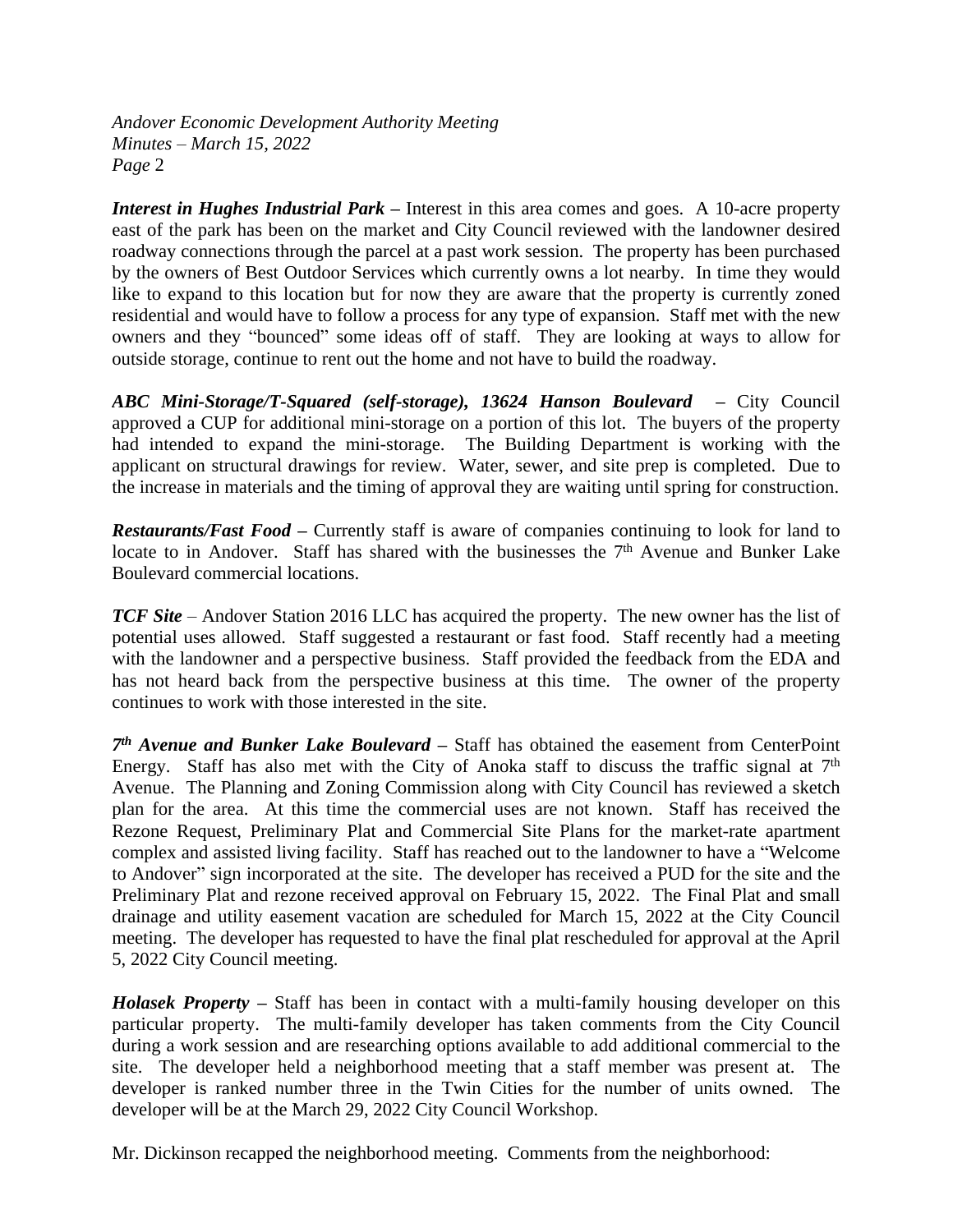- Less or no commercial
- Save more trees
- Traffic on Bluebird Street
- Concern about building mass and height
- Esthetic was well received

The developer spoke with staff about dealing with the traffic on Bluebird Street. Mr. Berkowitz requested the developer have a traffic study done on Bluebird Street.

*Housing* – Developers are looking for additional land for future developments. Several developers are trying to keep an inventory of lots but are having difficulty in finding locations. Several sites are being reviewed and looked at. In 2021 there were 140 new housing starts. There are 16 new housing starts so far this year.

*Anoka County Sheriff's Office, 13301 Hanson Boulevard* – Staff received a Commercial Site Plan (CSP) for an expansion of parking at the property. This was recently signed off on by staff. Construction expected this spring.

*Anoka County 911 and Radio Building* - City staff met with the consultants hired by Anoka County to construct a new 911 and Radio Building at the Anoka County Public Works location in the near future. Information related to their proposal was shared and it appears as though the plan may only require a Commercial Site Plan for the project.

*Target and Walmart -* Both Target and Walmart are considering making some architectural changes to their buildings in regard to signage and color schemes.

*Overall Marketing* – City staff continues to work with parties interested in investing in Andover and marketing all commercial sites. Staff continues to work with Anoka County Regional Economic Development (ACRED) on marketing of the community and Anoka County.

*2022 North Suburban Home Show* – 1,303 attended the Home Show.

# *REDEVELOPMENT UPDATES*

Mr. Dickinson indicated going into a Closed Session is not necessary unless other negotiations are desired. He handed out an Offer to Purchase Property and Purchase Agreement for 2503 138th Avenue. Mr. Dickinson is seeking approval from the EDA to proceed forward with the Purchase Agreement.

President Bukkila asked when closing could take place. Mr. Dickinson replied by the end of March. He also stated the building will be empty by the closing and could be used for relocation of tenants from other buildings.

*Motion* by Barthel, Seconded by Butler authorizing Executive Director Dickinson to proceed with the Purchase Agreement for 2503 138<sup>th</sup> Avenue. Motion carried 5 ayes, and 2 absent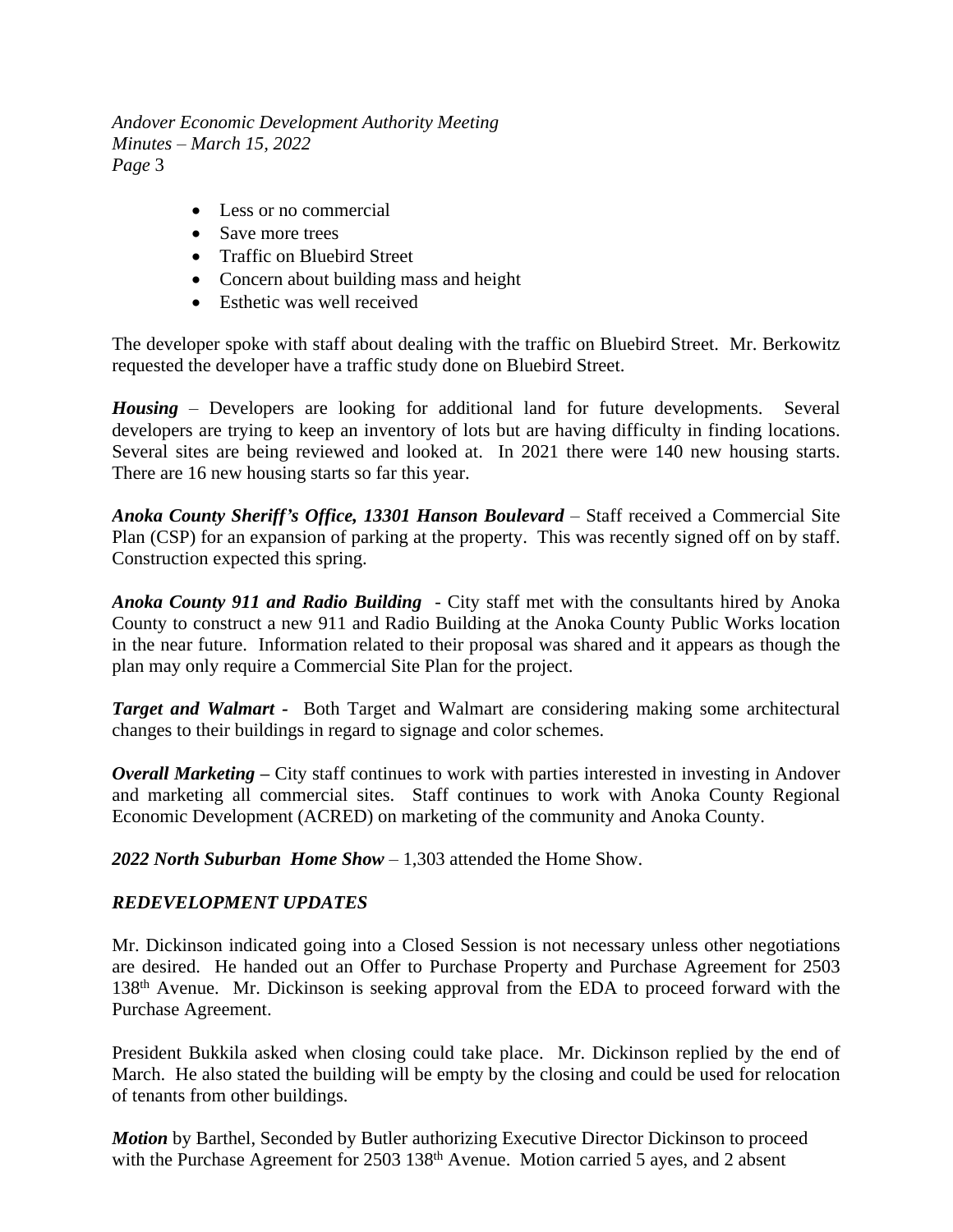(Holthus and Mueller).

Mr. Dickinson stated he is looking for direction from the EDA on what property to pursue next. The area was discussed.

Commissioner Kafer stated she would like to see more momentum on the Priority 1 portion of the area before moving to Priority 2.

Staff will continue to monitor the area for willing sellers and focus on the Priority 1 area.

# *OTHER BUSINESS*

Mr. Berkowitz indicated he received an email from the Planner with the Anoka County Highway Department looking for the City of Andover's support for a federal aid application for the intersection of 181st Avenue and Round Lake Boulevard. They are asking for a city support letter. It could possibly be for a single lane round-about and would be a 2027 project.

The EDA directed staff to move forward with a support letter.

Commissioner Nelson indicated the small post office located in Speedway on Hanson Boulevard is closing. He feels it would be nice to have a full-service Post Office, he would like a letter sent to the Regional Postmaster.

Mr. Dickinson stated the City had pursued for a full-service Post Office in 1995 and the early 2000s. He continued the Unite States Postal Service (USPS) has recently released their vision and 10-year plan. "They are evaluating low traffic branches for closure and consolidation. People are mailing less, volume is less and they need to find ways to reduce their expenses."

President Bukkila stated she feels the City should say something to the Postmaster.

Commissioner Barthel stated this is a federal matter and other than writing a letter there is nothing the City can do.

President Bukkila indicated she has received two emails from residents regarding this issue and she encouraged those residents to contact USPS directly.

Commissioner Barthel stated the current Andover Post Office has a counter and front door, if they are not staffing it, it must not be important to them.

The EDA directed staff to draft a letter to the USPS.

# *ADJOURNMENT*

*Motion* by Butler, Seconded by Barthel to adjourn. Motion carried unanimously. The meeting adjourned at 6:57 p.m.